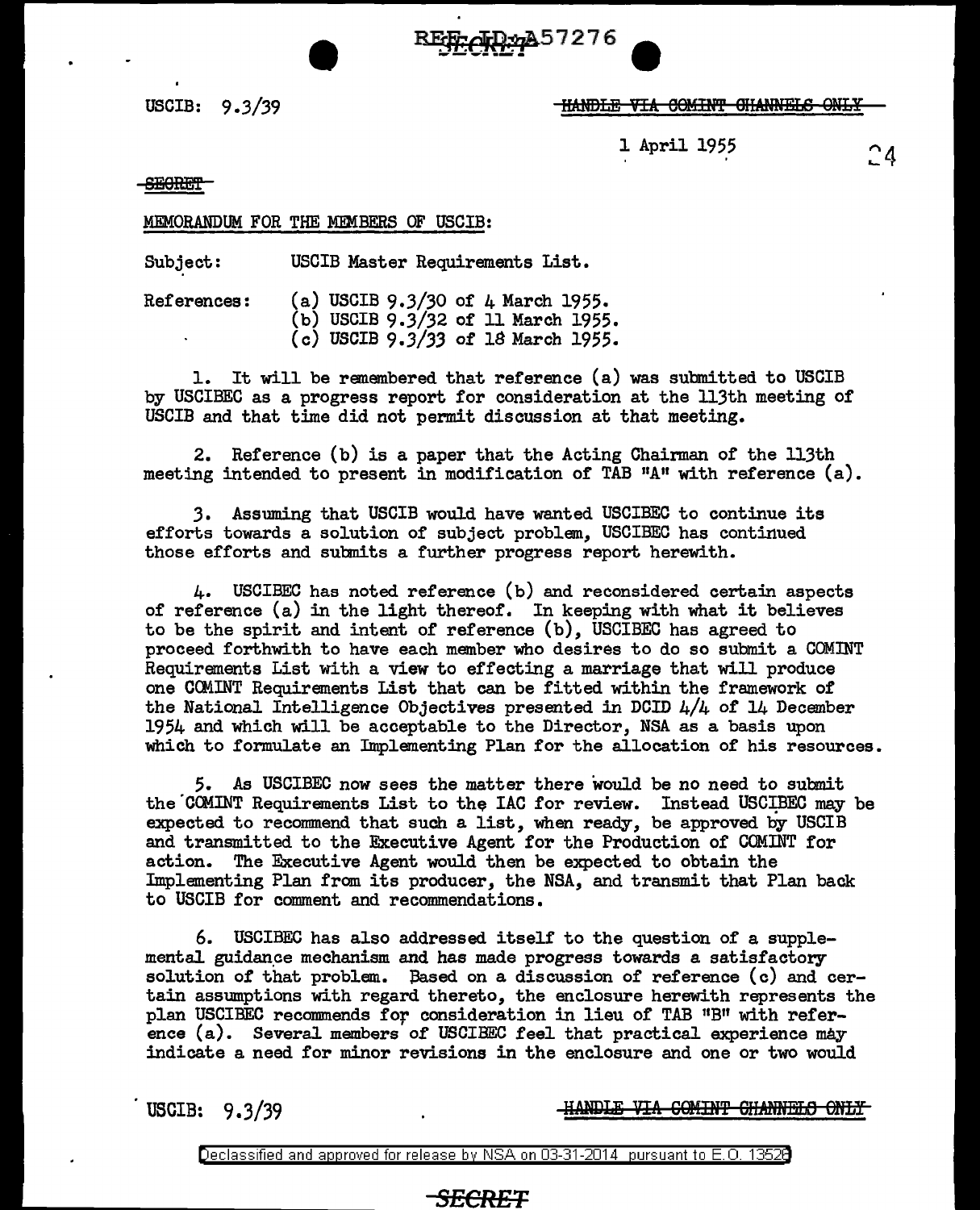REECHD AA 57276

USCIB: *9.3/39* 

#### SECRET<sub>1</sub>

Subject: USCIB Master Requirements List.

have chosen different words to express the idea presented therein; however, all agree that the basic idea is correct and that the enclosure will serve to permit us to get on with a final solution to our problems.

7. USCIBEC therefore recommends that, with references (a), (b), and (c) in the background, USCIB note this report and by approving it, indicate:

(a) That USCIB concurs in the report and in its enclosures.

(b) That it considers the progress made thus far by USCIBEC to be acceptable.

(c) That USCIBEC should continue its efforts along the line set forth in paragraph 4 of this report.

RITFITR

Captain,  $\overline{b}$  S. Navy **Executive Secretary, USCIB** 

Enclosure a/s

USCIB:  $9.3/39$  - 2 -

*SECRE*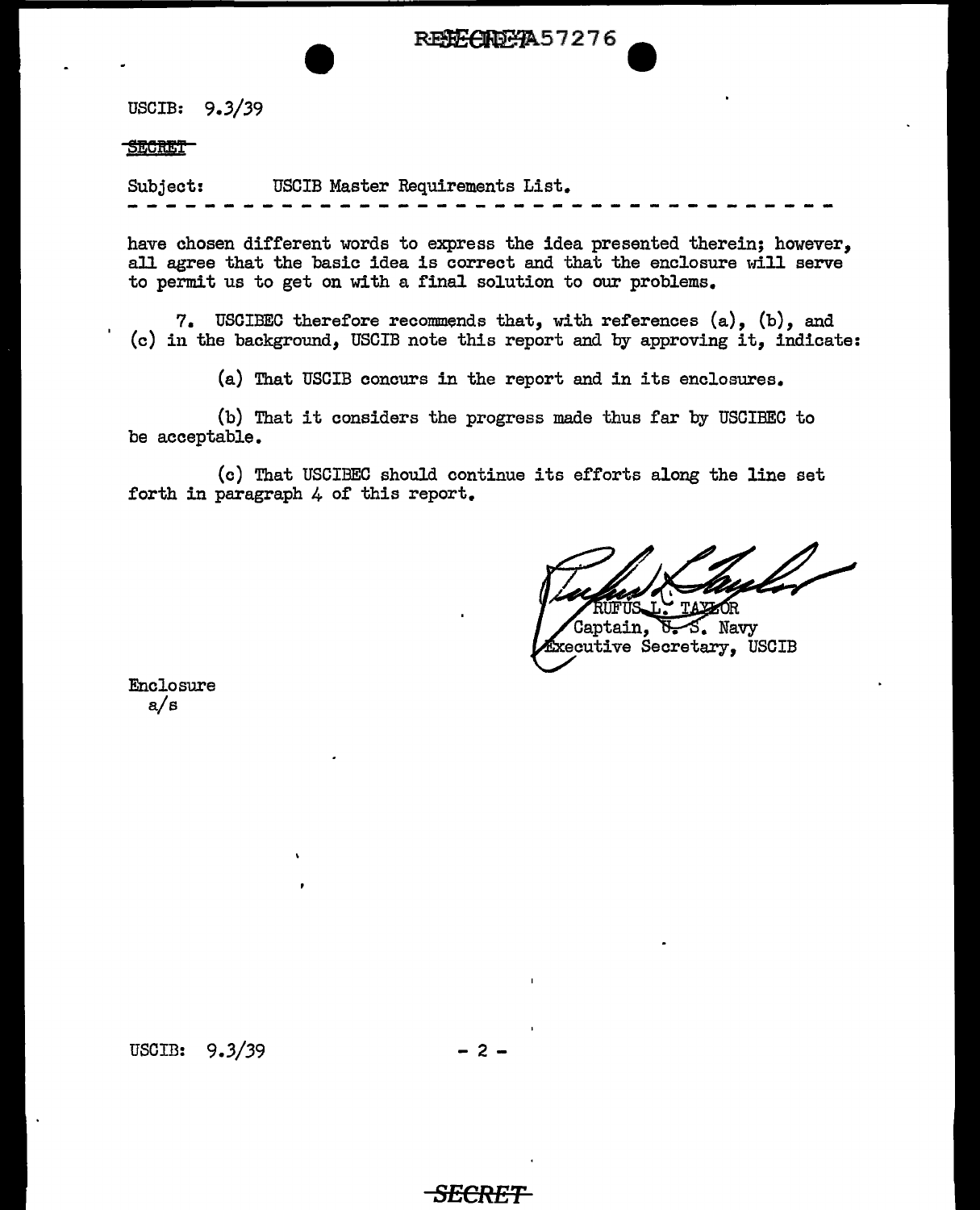**SEGRET** 

### Recomnendations of USCIBEC for Supplemental Guidance Mechanism to Interpret or Amplify Basic USCIB Guidance in the Production of COMINT.

1. USCIBEC has noted with interest the views of the Director, NSA as presented in the enclosure with USCIB *9.3/33* of 18 March.1955, but has decided that the mechanism he contemplates establishing may not necessarily be the one around which to build the supplemental guidance mechanism although experience may indicate otherwise.

2. USCIBEC recommends that the principles of supplemental guidance attached hereto be approved by USCIB.

*3.* USCIBEC recommends that the Director, NSA appoint an individual empowered to act in the name of the Director, NSA in matters of consumerproducer relations concerning supplemental guidance in amplification or interpretation of USCIB's stated COMINT requirements.

4. Assuming that the reconnnendations in paragraphs 2 and *3* above are approved, USCIBEC recommends that each of the interested members of USCIB designate an individual empowered to act in the name of his USCIB member in matters of consumer-producer relations concerning supplemental guidance and that each USCIB member instruct the individual so designated to conduct his business with the individual similarly appointed by the Director, NSA for this purpose.

5. USCIBEC recommends, further, that the NSA representative for supplemental guidance matters, in conducting his business, be instructed to deal with similarly accredited representatives either individually or collectively, at his discretion, to keep a full record of all such transactions available to all supplemental guidance representatives and if unable to resolve a matter of supplemental guidance to his own and to their satisfaction to refer it directly to USCIBEC for immediate consideration.

6. It would be expected that accredited representatives. if dissatisfied with the action of the Director, NSA's representative for supplemental guidance, would have the same recourse open to them through their USCIBEC members.

7. If any matter of supplemental guidance should be referred to USCIBEC as the result of the above and if USCIBEC should find itself unable to arrive at a unanimous decision in the space of one meeting, the Chairman thereof would be expected to refer the entire matter to USCIB for resolution µnless USCIBEC should be able to unanimously agree that the matter is not of an urgent nature and can be handled in accordance with the procedure set forth in paragraph 7 of USCIB Directive  $#2$ .

Enclosure with USCIB 9.3/39 dtd 1 Apr 1955.

## <del>SECRET</del>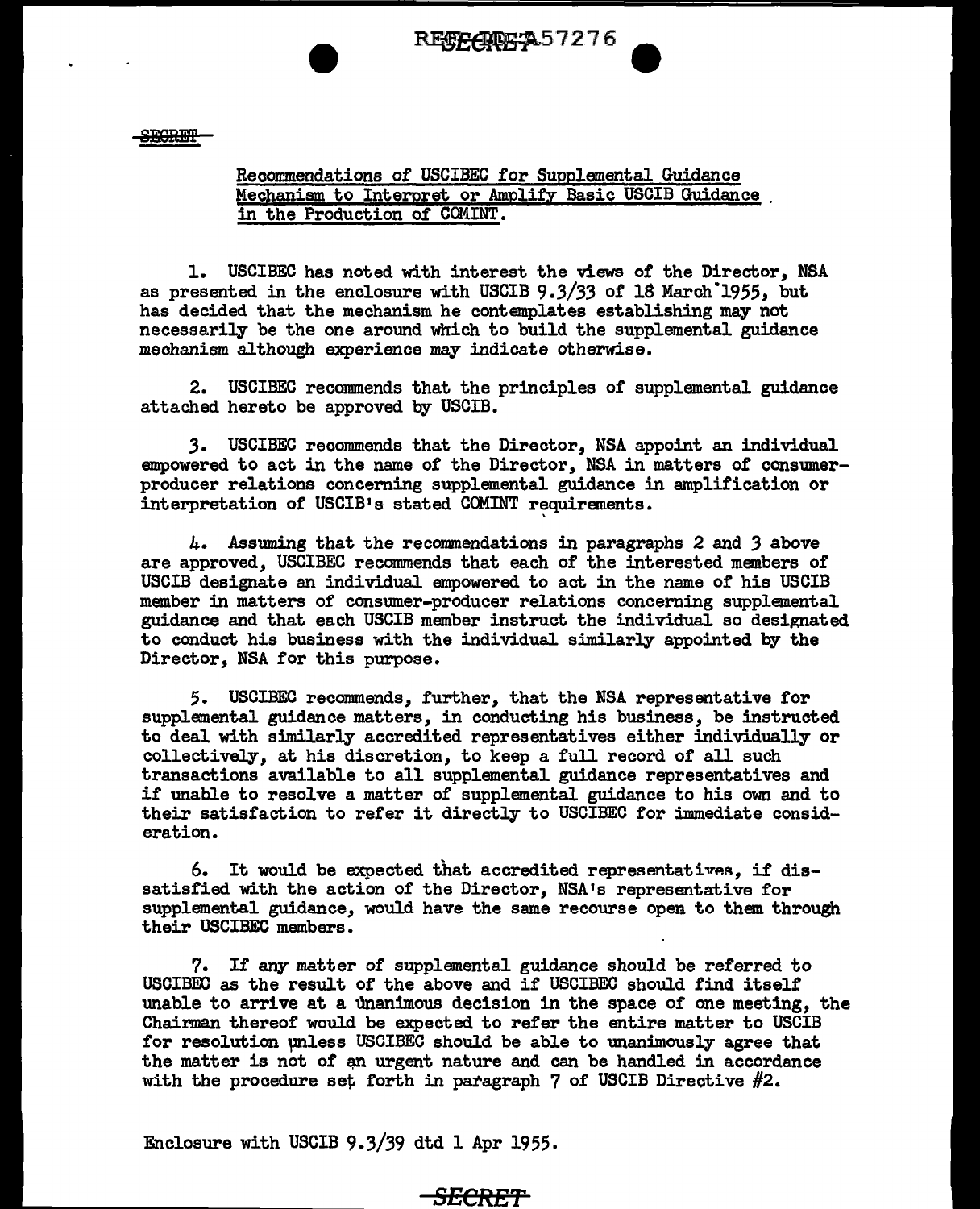REECTER57276

**SEGRET** 

. .

#### PRINCIPLES OF SUPPLEMENTAL GUIDANCE

1. Supplemental guidance must be consistent with the basic guidance provided by the CCMINT Requirements List, and be within the limits established by the approved Implementing Plan.

2. The primary purpose or Supplemental Guidance is to enable the National Security Agency to adjust operational emphasis between the several specific Informational Subjects which may be encompassed in a stated COMINT Requirement.

3. Supplemental guidance will thus be, in the main, in the form of supplemental or amplifying details about the needs of a USCIB agency(s) for information to be produced in fulfillment of an item on the CCMINT Requirements List. Such details will be originated and furnished by the :interested : members of USCIB, individually or collectively; and instigated either by them or by the request of the National Security Agency.

4. Therefore, the mechanism designed to provide supplemental guidance must be responsive both to the needs of' the USCIB agency(s) for specific intelligence information on specific subjects; and to the needs or the National Security Agency for advice on, and interpretation and clarification of, basic guidance.

5. Coordination of' supplemental guidance among the USCIB agencies is essential in those cases where two or more agencies have a common interest in the information which might be produced in response to a listed COMINT Requirement. Provision must be made to facilitate such coordination.

6. USCIB should empower USCIBEC, or a standing group created by USCIBEC, to act authoritatively on matters of' supplemental guidance.

7. Each item of supplemental guidance should be prepared in writing and be related directly to a requirement on the COMINT requirement list.

8. Any supplemental guidance which so increases the needs for information under any Requirement as to require a significant reallocation of resources from that approved in the Implementing Plan must be treated the same as a change in basic guidance, must be approved by USCIB and forwarded to NSA as a change to the basic guidance.

9. In those cases where the standing group or USCIBEC approves unanimously of an item of supplemental guidance which would require a significant re-allocation of' COMINT resources, and specifically designates it as being of emergency nature, it should be empowered to deliver it to NSA in advance of USCIB consideration, and NSA to act upon it in advance or its inclusion in the basic guidance.

**ATTACHMENT** 

### *SECRET*